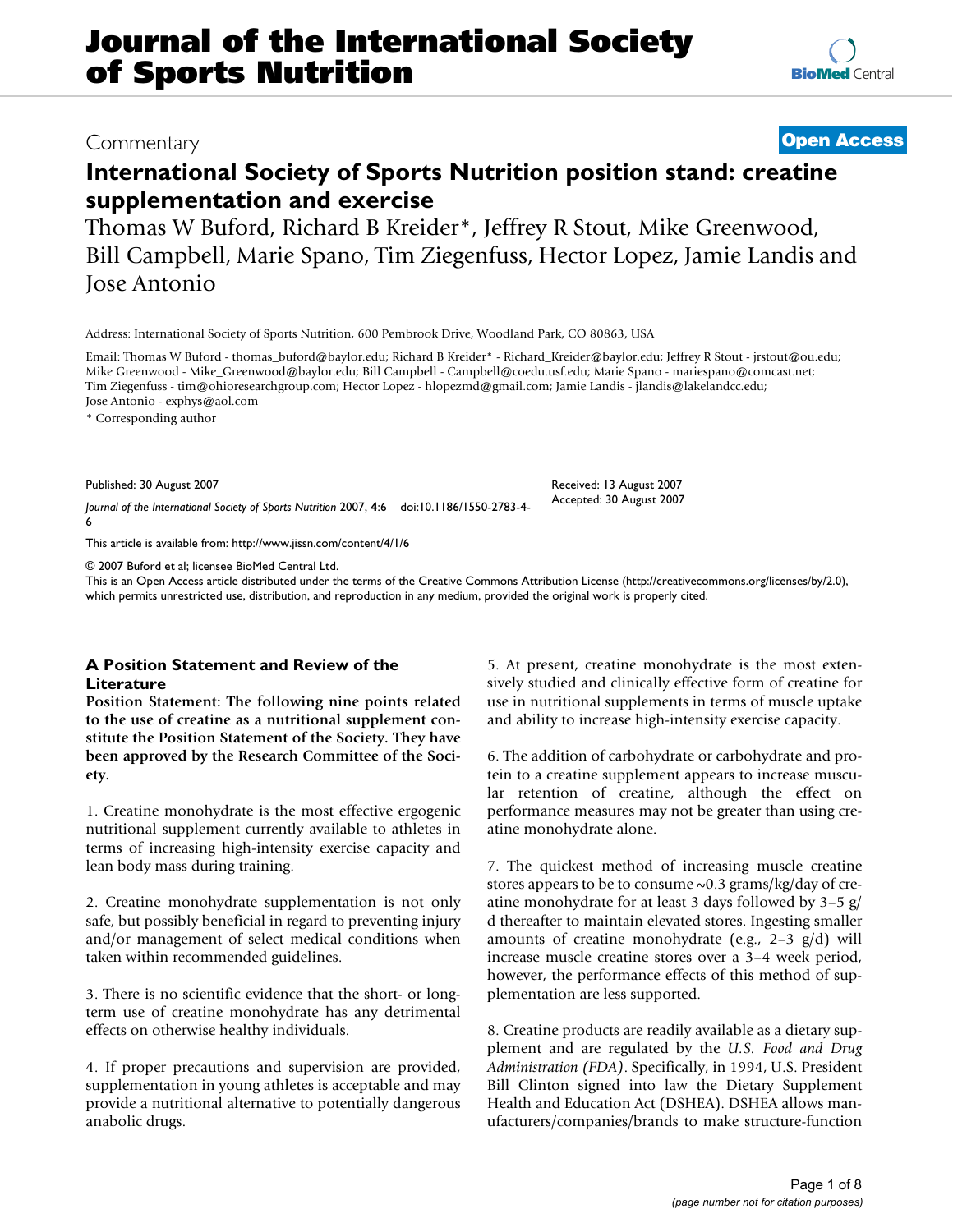claims; however, the law strictly prohibits disease claims for dietary supplements.

9. Creatine monohydrate has been reported to have a number of potentially beneficial uses in several clinical populations, and further research is warranted in these areas.

The following literature review has been prepared by the authors in support of the aforementioned position statement.

#### **Creatine Supplementation and Exercise: A Review of the Literature** *Introduction*

The use of creatine as a sport supplement has been surrounded by both controversy and fallacy since it gained widespread popularity in the early 1990's. Anecdotal and media reports have often claimed that creatine usage is a dangerous and unnecessary practice; often linking creatine use to anabolic steroid abuse [1]. Many athletes and experts in the field have reported that creatine supplementation is not only beneficial for athletic performance and various medical conditions but is also clinically safe [2-5]. Although creatine has recently been accepted as a safe and useful ergogenic aid, several myths have been purported about creatine supplementation which include:

1. All weight gained during supplementation is due to water retention.

2. Creatine supplementation causes renal distress.

3. Creatine supplementation causes cramping, dehydration, and/or altered electrolyte status.

4. Long-term effects of creatine supplementation are completely unknown.

5. Newer creatine formulations are more beneficial than creatine monohydrate (CM) and cause fewer side effects.

6. It's unethical and/or illegal to use creatine supplements.

While these myths have been refuted through scientific investigation, the general public is still primarily exposed to the mass media which may or may not have accurate information. Due to this confounding information, combined with the fact that creatine has become one of the most popular nutritional supplements on the market, it is important to examine the primary literature on supplemental creatine ingestion in humans. The purpose of this review is to determine the present state of knowledge concerning creatine supplementation, so that reasonable guidelines may be established and unfounded fears diminished in regard to its use.

### *Background*

Creatine has become one of the most extensively studied and scientifically validated nutritional ergogenic aids for athletes. Additionally, creatine has been evaluated as a potential therapeutic agent in a variety of medical conditions such as Alzheimer's and Parkinson's diseases. Biochemically speaking, the energy supplied to rephosphorylate adenosine diphosphate (ADP) to adenosine triphosphate (ATP) during and following intense exercise is largely dependent on the amount of phosphocreatine (PCr) stored in the muscle [6,7]. As PCr stores become depleted during intense exercise, energy availability diminishes due to the inability to resynthesize ATP at the rate required to sustained high-intensity exercise [6,7]. Consequently, the ability to maintain maximal-effort exercise declines. The availability of PCr in the muscle may significantly influence the amount of energy generated during brief periods of high-intensity exercise. Furthermore, it has been hypothesized that increasing muscle creatine content, via creatine supplementation, may increase the availability of PCr allowing for an accelerated rate of resynthesis of ATP during and following highintensity, short-duration exercise [6-12]. Theoretically, creatine supplementation during training may lead to greater training adaptations due to an enhanced quality and volume of work performed. In terms of potential medical applications, creatine is intimately involved in a number of metabolic pathways. For this reason, medical researchers have been investigating the potential therapeutic role of creatine supplementation in a variety of patient populations.

Creatine is chemically known as a non-protein nitrogen; a compound which contains nitrogen but is not a protein per se [13]. It is synthesized in the liver and pancreas from the amino acids arginine, glycine, and methionine [9,13,14]. Approximately 95% of the body's creatine is stored in skeletal muscle. Additionally, small amounts of creatine are also found in the brain and testes [8,15]. About two thirds of the creatine found in skeletal muscle is stored as phosphocreatine (PCr) while the remaining amount of creatine is stored as free creatine [8]. The total creatine pool (PCr + free creatine) in skeletal muscle averages about 120 grams for a 70 kg individual. However, the average human has the capacity to store up to 160 grams of creatine under certain conditions [7,9]. The body breaks down about  $1 - 2\%$  of the creatine pool per day (about 1–2 grams/day) into creatinine in the skeletal muscle [13]. The creatinine is then excreted in urine [13,16]. Creatine stores can be replenished by obtaining creatine in the diet or through endogenous synthesis of creatine from glycine, arginine, and methionine [17,18].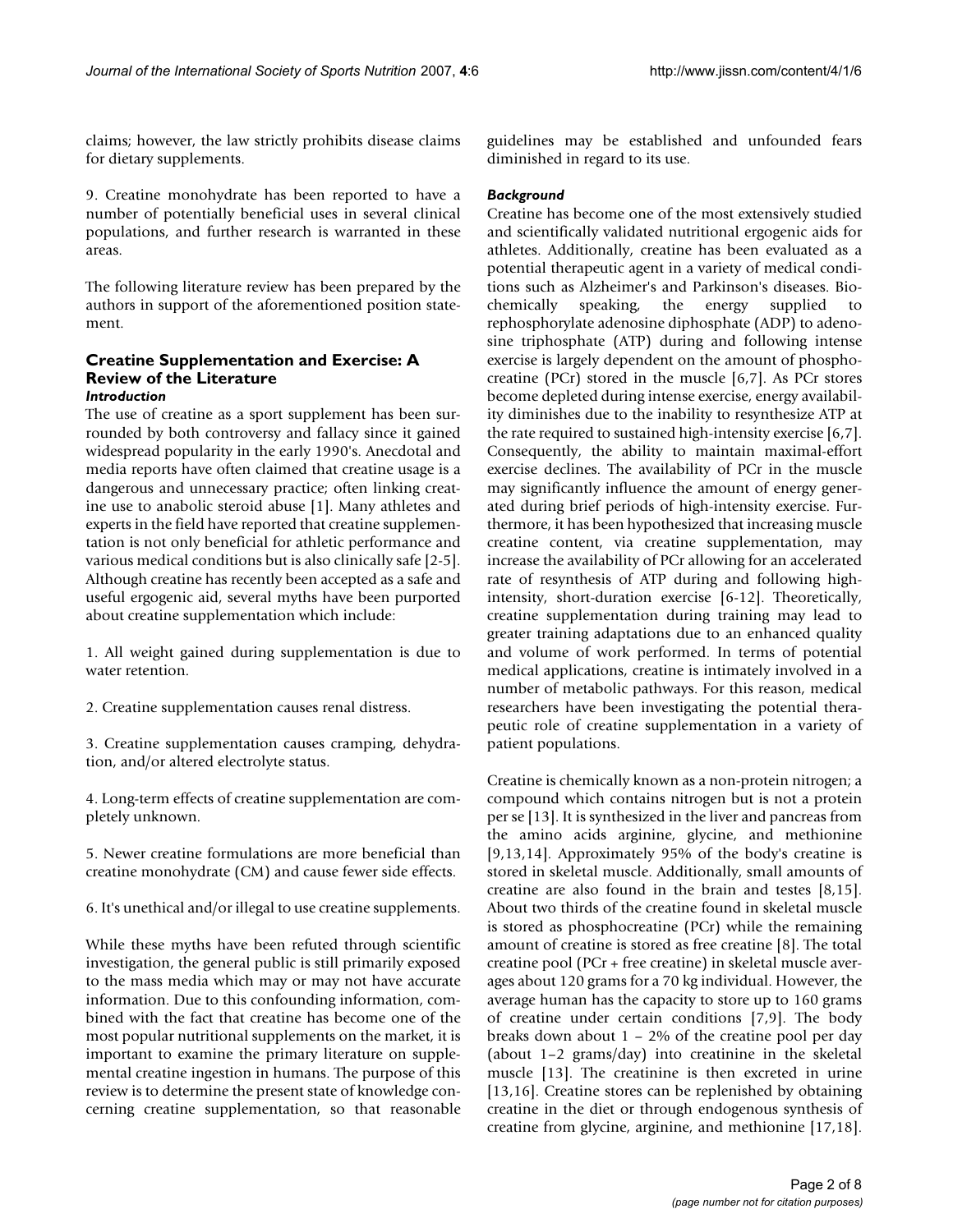Dietary sources of creatine include meats and fish. Large amounts of fish and meat must be consumed in order to obtain gram quantities of creatine. Whereas dietary supplementation of creatine provides an inexpensive and efficient means of increasing dietary availability of creatine without excessive fat and/or protein intake.

#### *Supplementation Protocols and Effects on Muscle Creatine Stores*

Various supplementation protocols have been suggested to be efficacious in increasing muscle stores of creatine. The amount of increase in muscle storage depends on the levels of creatine in the muscle prior to supplementation. Those who have lower muscle creatine stores, such as those who eat little meat or fish, are more likely to experience muscle storage increases of 20–40%, whereas those with relatively high muscle stores may only increase stores by 10–20% [19]. The magnitude of the increase in skeletal muscle creatine content is important because studies have reported performance changes to be correlated to this increase [20,21].

The supplementation protocol most often described in the literature is referred to as the "loading" protocol. This protocol is characterized by ingesting approximately 0.3 grams/kg/day of CM for  $5 - 7$  days (e.g.,  $\simeq 5$  grams taken four times per day) and 3–5 grams/day thereafter [18,22]. Research has shown a 10–40% increase in muscle creatine and PCr stores using this protocol [10,22]. Additional research has reported that the loading protocol may only need to be 2–3 days in length to be beneficial, particularly if the ingestion coincides with protein and/or carbohydrate [23,24]. Furthermore, supplementing with 0.25 grams/kg-fat free mass/day of CM may be an alternative dosage sufficient to increase muscle creatine stores [25].

Other suggested supplementation protocols utilized include those with no loading phase as well as "cycling" strategies. A few studies have reported protocols with no loading period to be sufficient for increasing muscle creatine (3 g/d for 28 days) [15] as well as muscle size and strength (6 g/d for 12 weeks) [26,27]. These protocols seems to be equally effective in increasing muscular stores of creatine, but the increase is more gradual and thus the ergogenic effect does not occur as quickly. Cycling protocols involve the consumption of "loading" doses for 3–5 days every 3 to 4 weeks [18,22]. These cycling protocols appear to be effective in increasing and maintaining muscle creatine content before a drop to baseline values, which occurs at about 4–6 weeks [28,29].

#### *Creatine Formulations and Combinations*

Many forms of creatine exist in the marketplace, and these choices can be very confusing for the consumer. Some of these formulations and combinations include creatine phosphate, creatine + β-hydroxy-β-methlybutyrate (HMB), creatine + sodium bicarbonate, creatine magnesium-chelate, creatine + glycerol, creatine + glutamine, creatine + β-alanine, creatine ethyl ester, creatine with cinnulin extract, as well as "effervescent" and "serum formulations". Most of these forms of creatine have been reported to be no better than traditional CM in terms of increasing strength or performance [30-38]. Reliable studies are yet to be published for creatine ethyl ester and creatine with cinnulin extract. Recent studies do suggest, however, that adding β-alanine to CM may produce greater effects than CM alone. These investigations indicate that the combination may have greater effects on strength, lean mass, and body fat percentage; in addition to delaying neuromuscular fatigue [31[,32](#page-6-0)].

Three alternative creatine formulations have shown promise, but at present do not have sufficient evidence to warrant recommendation in lieu of CM. For example, creatine phosphate has been reported to be as effective as CM at improving LBM and strength, [36] yet this has only been reported in one study. In addition, creatine phosphate is currently more difficult and expensive to produce than CM. Combining CM with sodium phosphate, which has been reported to enhance high-intensity endurance exercise, may be a more affordable alternative to creatine phosphate. Secondly, a creatine/HMB combination was reported to be more effective at improving LBM and strength than either supplement alone [39], but other data has reported the combination offers no benefit in terms of increasing aerobic or anaerobic capacity [\[40](#page-6-1),41]. The conflicting data therefore do not warrant recommendation of the creatine/HMB combination in lieu of CM. Lastly, creatine + glycerol has been reported to increase total body water as a hyper-hydration method prior to exercise in the heat, but this is also the first study of its kind. In addition, this combination failed to improve thermal and cardiovascular responses to a greater extent than CM alone [42].

The addition of nutrients that increase insulin levels and/ or improve insulin sensitivity has been a major source of interest in the last few years by scientists looking to optimize the ergogenic effects of creatine. The addition of certain macronutrients appears to significantly augment muscle retention of creatine. Green et al. [24] reported that adding 93 g of carbohydrate to 5 g of CM increased total muscle creatine by 60%. Likewise, Steenge et al. [23] reported that adding 47 g of carbohydrate and 50 g of protein to CM was as effective at promoting muscle retention of creatine as adding 96 g of carbohydrate. Additional investigations by Greenwood and colleagues [30,43] have reported increased creatine retention from the addition of dextrose or low levels of D-pinitol (a plant extract with insulin-like properties). While the addition of these nutrients has proved to increase muscle retention, several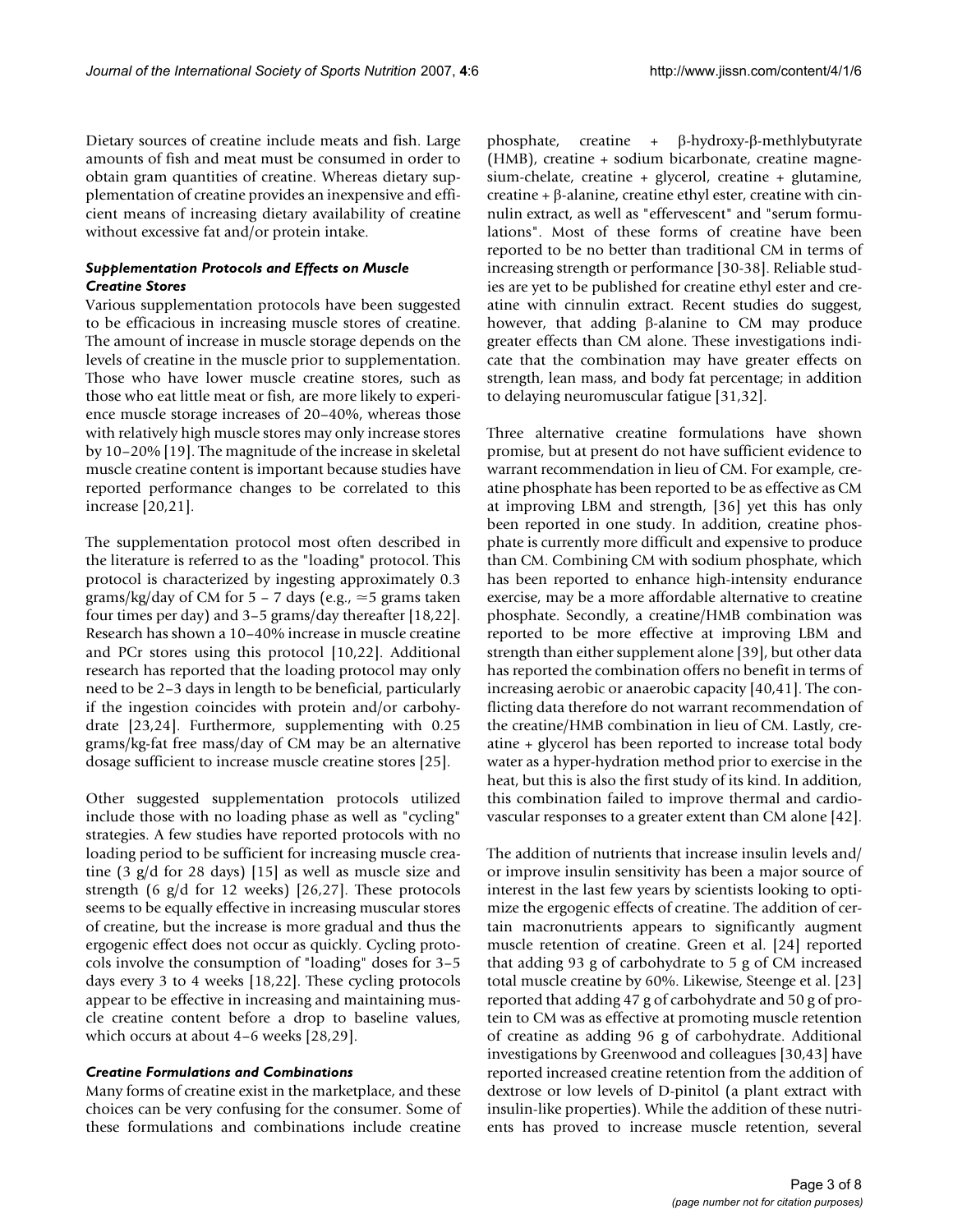recent investigations have reported these combinations to be no more effective at improving muscle strength and endurance or athletic performance [44-46]. Other recent studies, however, have indicated a potential benefit on anaerobic power, muscle hypertrophy, and 1 RM muscle strength when combining protein with creatine [47,48]. It appears that combining CM with carbohydrate or carbohydrate and protein produces optimal results. Studies suggest that increasing skeletal muscle creatine uptake may enhance the benefits of training.

#### *Effects of Supplementation on Exercise Performance and Training Adaptations*

CM appears to be the most effective nutritional supplement currently available in terms of improving lean body mass and anaerobic capacity. To date, several hundred peer-reviewed research studies have been conducted to evaluate the efficacy of CM supplementation in improving exercise performance. Nearly 70% of these studies have reported a significant improvement in exercise capacity, while the others have generally reported non-significant gains in performance [49]. No studies have reported an ergolytic effect on performance although some have suggested that weight gain associated with CM supplementation could be detrimental in sports such as running or swimming. The average gain in performance from these studies typically ranges between 10 to 15% depending on the variable of interest. For example, shortterm CM supplementation has been reported to improve maximal power/strength (5–15%), work performed during sets of maximal effort muscle contractions (5–15%), single-effort sprint performance (1–5%), and work performed during repetitive sprint performance (5–15%) [49]. Long-term CM supplementation appears to enhance the overall quality of training, leading to 5 to 15% greater gains in strength and performance [49]. Nearly all studies indicate that "proper" CM supplementation increases body mass by about 1 to 2 kg in the first week of loading [19].

The vast expanse of literature confirming the effectiveness of CM supplementation is far beyond the scope of this review. Briefly, short-term adaptations reported from CM supplementation include increased cycling power, total work performed on the bench press and jump squat, as well as improved sport performance in sprinting, swimming, and soccer [38,50-57]. Long-term adaptations when combining CM supplementation with training include increased muscle creatine and PCr content, lean body mass, strength, sprint performance, power, rate of force development, and muscle diameter [39,54-60]. In long-term studies, subjects taking CM typically gain about twice as much body mass and/or fat free mass (i.e., an extra 2 to 4 pounds of muscle mass during 4 to 12 weeks of training) than subjects taking a placebo [61-64]. The gains in muscle mass appear to be a result of an improved ability to perform high-intensity exercise via increased PCr availability and enhanced ATP synthesis, thereby enabling an athlete to train harder and promote greater muscular hypertrophy via increased myosin heavy chain expression possibly due to an increase in myogenic regulatory factors myogenin and MRF-4 [26,27,65]. The tremendous numbers of investigations conducted with positive results from CM supplementation lead us to conclude that it is the most effective nutritional supplement available today for increasing high-intensity exercise capacity and building lean mass.

#### *Medical Safety of Creatine Supplementation*

While the only clinically significant side effect reported in the research literature is that of weight gain [4,18,22], many anecdotal claims of side effects including dehydration, cramping, kidney and liver damage, musculoskeletal injury, gastrointestinal distress, and anterior (leg) compartment syndrome still exist in the media and popular literature. While athletes who are taking CM may experience these symptoms, the scientific literature suggests that these athletes have no greater, and a possibly lower, risk of these symptoms than those not supplementing with CM [2,4,66,67].

Many of these fears have been generated by the media and data taken from case studies ( $n = 1$ ). Poortmans and Francaux reported that the claims of deleterious effects of creatine supplements on renal function began in 1998 [68]. These claims followed a report that creatine supplementation was detrimental to renal glomerular filtration rate (GFR) in a 25-year-old man who had previously presented with kidney disease (glomerulosclerosis and corticosteroid-responsive nephritic syndrome) [69]. Three days later, a French sports newspaper, *L'Equipe*, reported that supplemental creatine is dangerous for the kidneys in any condition [70]. Several European newspapers then picked up the "news" and reported the same. Since that time, other individual case studies have been published posing that CM supplementation caused deleterious effects on renal function [71,72].

Much of the concern about CM supplementation and renal function has centered around concerns over increased serum creatinine levels. While creatinine does make up a portion of GFR and must be excreted by the kidneys, there is no evidence to support the notion that normal creatine intakes  $\left($  < 25 g/d) in healthy adults cause renal dysfunction. In fact, Poortmans et al. have shown no detrimental effects of short- (5 days), medium- (14 days), or long-term (10 months to 5 years) CM supplementation on renal function [5,73,74]. Interestingly, Kreider et al. [4] observed no significant difference in creatinine levels between CM users and controls, yet most athletes (regard-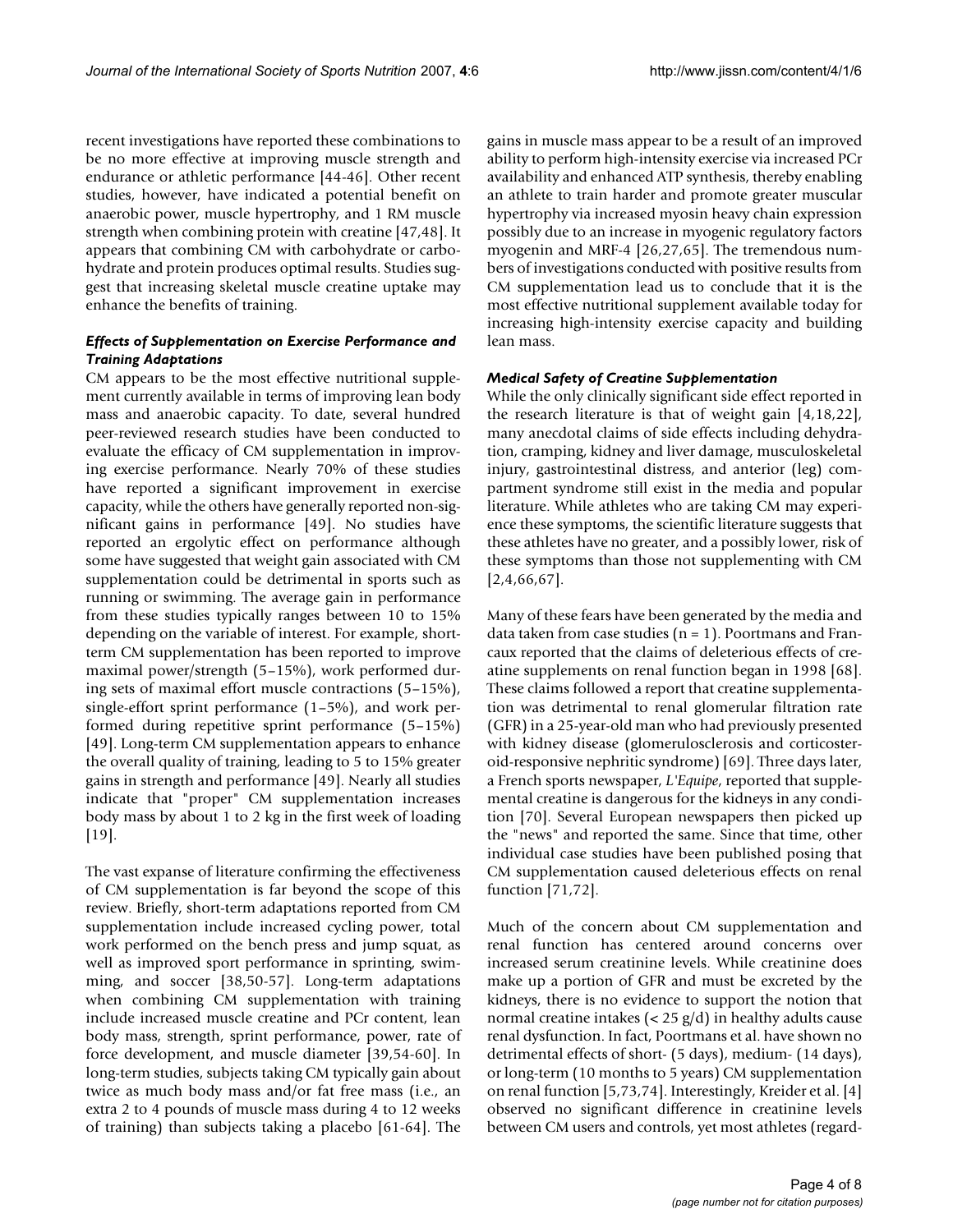less of whether taking CM or not) had elevated creatinine levels along with proper clearance during intense training. The authors noted that if serum creatinine was examined as the sole measure of renal function, it would appear that nearly all of the athletes (regardless of CM usage) were experiencing renal distress. Although case studies have reported problems, these large-scale, controlled studies have shown no evidence indicating that CM supplementation in healthy individuals is a detriment to kidney functioning.

Another anecdotal complaint about supplemental creatine is that the long-term effects are not known. Widespread use of CM began in the 1990's. Over the last few years a number of researchers have begun to release results of long-term safety trials. So far, no long-term side effects have been observed in athletes (up to 5 years), infants with creatine synthesis deficiency (up to 3 years), or in clinical patient populations (up to 5 years) [4,5,18,75,76]. One cohort of patients taking 1.5 – 3 grams/day of CM has been monitored since 1981 with no significant side effects [77,78]. In addition, research has demonstrated a number of potentially helpful clinical uses of CM in heart patients, infants and patients with creatine synthesis deficiency, patients suffering orthopedic injury, and patients with various neuromuscular diseases. Potential medical uses of supplemental creatine have been investigated since the mid 1970s. Initially, research focused on the role of CM and/or creatine phosphate in reducing heart arrhythmias and/or improving heart function during ischemic events [18]. Interest in medical uses of creatine supplements has expanded to include those with creatine deficiencies [79-81], brain and/or spinal cord injuries [82-86], muscular dystrophy [87-90], diabetes [91], high cholesterol/triglyceride levels [92], and pulmonary disease [93] among others. Although more research is needed to determine the extent of the clinical utility, some promising results have been reported in a number of studies suggesting that creatine supplements may have therapeutic benefit in certain patient populations. In conjunction with short- and long-term studies in healthy populations, this evidence suggests that creatine supplementation appears to be safe when taken within recommended usage guidelines.

### *Creatine Use in Children and Adolescents*

Opponents of creatine supplementation have claimed that it is not safe for children and adolescents [1]. While fewer investigations have been conducted in using younger participants, no study has shown CM to have adverse effects in children. In fact, long-term CM supplementation (e.g.,  $4 - 8$  grams/day for up to 3 years) has been used as an adjunctive therapy for a number of creatine synthesis deficiencies and neuromuscular disorders in children. Clinical trials are also being conducted in children with Duschenne muscular dystrophy [87,[88\]](#page-7-0). However, as less is known about the effects of supplemental creatine on children and adolescents, it is the view of the ISSN that younger athletes should consider a creatine supplement only if the following conditions are met [19]:

1. The athlete is past puberty and is involved in serious/ competitive training that may benefit from creatine supplementation;

2. The athlete is eating a well-balanced, performanceenhancing diet;

3. The athlete and his/her parents understand the truth concerning the effects of creatine supplementation;

4. The athlete's parents approve that their child takes supplemental creatine;

5. Creatine supplementation can be supervised by the athletes parents, trainers, coaches, and/or physician;

6. Quality supplements are used; and,

7. The athlete does not exceed recommended dosages.

If these conditions are met, then it would seem reasonable that high school athletes should be able to take a creatine supplement. Doing so may actually provide a safe nutritional alternative to illegal anabolic steroids or other potentially harmful drugs. Conversely, if the above conditions are not met, then creatine supplementation may not be appropriate. It appears that this is no different than teaching young athletes' proper training and dietary strategies to optimize performance. Creatine is not a panacea or short cut to athletic success. It can, however, offer some benefits to optimize training of athletes involved in intense exercise in a similar manner that ingesting a highcarbohydrate diet, sports drinks, and/or carbohydrate loading can optimize performance of an endurance athlete.

### *The Ethics of Creatine*

Several athletic governing bodies and special interest groups have questioned whether it is ethical for athletes to take creatine supplements as a method of enhancing performance. Since research indicates that CM can improve performance, and it would be difficult to ingest enough creatine from food in the diet, they rationalize that it is unethical to do so. In this age of steroid suspicion in sports, some argue that if you allow athletes to take creatine, they may be more predisposed to try other dangerous supplements and/or drugs. Still others have attempted to directly lump creatine in with anabolic steroids and/or banned stimulants and have called for a ban on the use of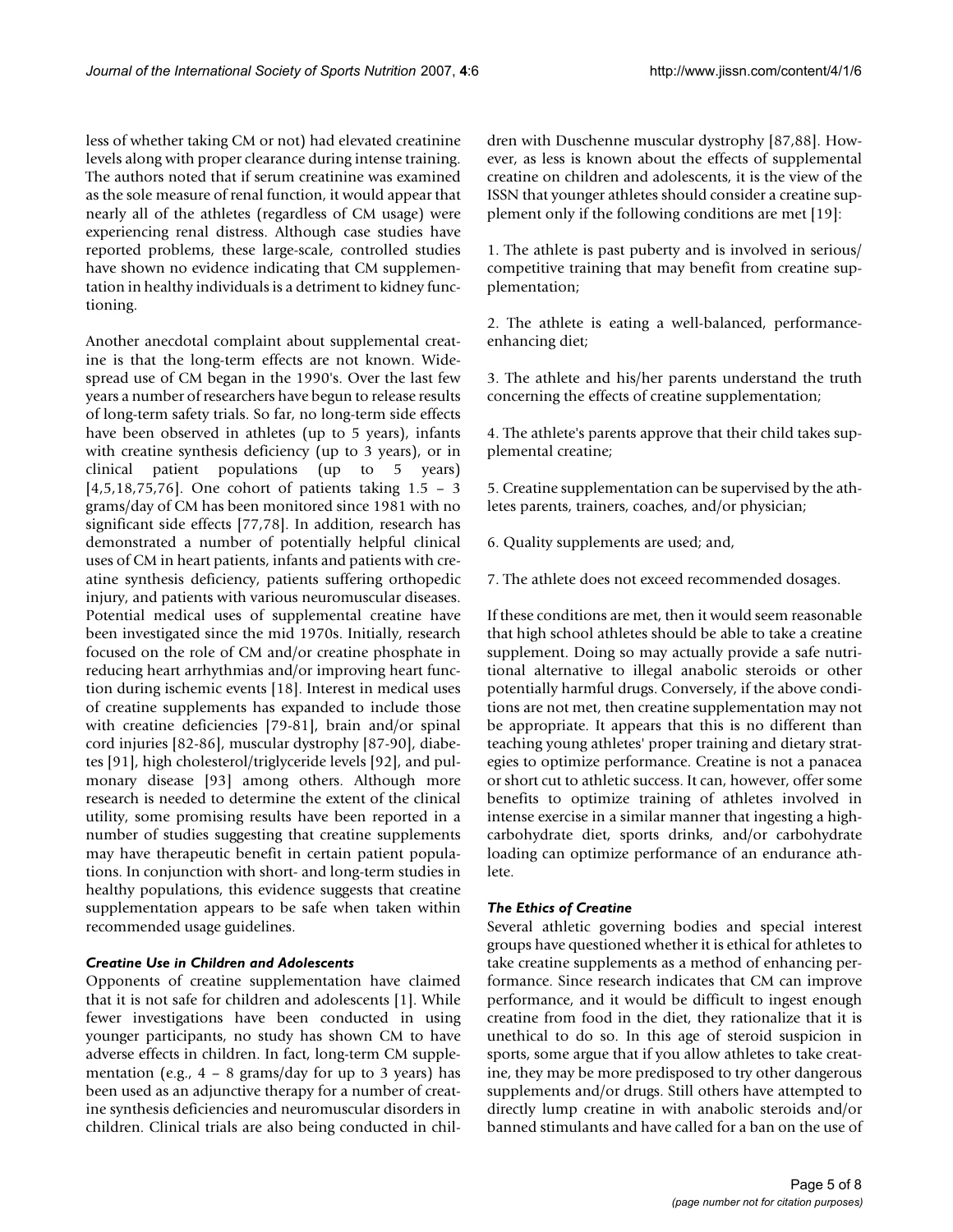CM and other supplements among athletes. Finally, fresh off of the ban of dietary supplements containing ephedra, some have called for a ban on the sale of CM citing safety concerns. Creatine supplementation is not currently banned by any athletic organization although the NCAA does not allow institutions to provide CM or other "muscle building" supplements to their athletes (e.g., protein, amino acids, HMB, etc). In this case, athletes must purchase creatine containing supplements on their own. The International Olympic Committee considered these arguments and ruled that there was no need to ban creatine supplements since creatine is readily found in meat and fish and there is no valid test to determine whether athletes are taking it. In light of the research that has been conducted with CM, it appears that those who call for a ban on it are merely familiar with the anecdotal myths surrounding the supplement, and not the actual facts. We see no difference between creatine supplementation and ethical methods of gaining athletic advantage such as using advanced training techniques and proper nutritional methods. Carbohydrate loading is a nutritional technique used to enhance performance by enhancing glycogen stores. We see no difference between such a practice and supplementing with creatine to enhance skeletal muscle creatine and PCr stores. If anything, it could be argued that banning the use of creatine would be unethical as it has been reported to decrease the incidence of musculoskeletal injuries [2,66,75,94], heat stress [2,95,96], provide neuroprotective effects [82,83,85,97,98], and expedite rehabilitation from injury [86,99,100].

#### **Conclusion**

It is the position of the International Society of Sports Nutrition that the use of creatine as a nutritional supplement within established guidelines is safe, effective, and ethical. Despite lingering myths concerning creatine supplementation in conjunction with exercise, CM remains one of the most extensively studied, as well as effective, nutritional aids available to athletes. Hundreds of studies have shown the effectiveness of CM supplementation in improving anaerobic capacity, strength, and lean body mass in conjunction with training. In addition, CM has repeatedly been reported to be safe, as well as possibly beneficial in preventing injury. Finally, the future of creatine research looks bright in regard to the areas of transport mechanisms, improved muscle retention, as well as treatment of numerous clinical maladies via supplementation.

#### **References**

- 1. Metzl JD, Small E, Levine SR, Gershel JC: **[Creatine use among](http://www.ncbi.nlm.nih.gov/entrez/query.fcgi?cmd=Retrieve&db=PubMed&dopt=Abstract&list_uids=11483809) [young athletes.](http://www.ncbi.nlm.nih.gov/entrez/query.fcgi?cmd=Retrieve&db=PubMed&dopt=Abstract&list_uids=11483809)** *Pediatrics* 2001, **108:**421-425.
- 2. Greenwood M, Kreider RB, Melton C, Rasmussen C, Lancaster S, Cantler E, Milnor P, Almada A: **[Creatine supplementation during](http://www.ncbi.nlm.nih.gov/entrez/query.fcgi?cmd=Retrieve&db=PubMed&dopt=Abstract&list_uids=12701814) [college football training does not increase the incidence of](http://www.ncbi.nlm.nih.gov/entrez/query.fcgi?cmd=Retrieve&db=PubMed&dopt=Abstract&list_uids=12701814) [cramping or injury.](http://www.ncbi.nlm.nih.gov/entrez/query.fcgi?cmd=Retrieve&db=PubMed&dopt=Abstract&list_uids=12701814)** *Mol Cell Biochem* 2003, **244:**83-88.
- 3. Kreider RB: **Creatine supplementation: analysis of ergogenic value, medical safety, and concerns.** *J Exerc Physiol Online* 1998, **1:**.
- 4. Kreider RB, Melton C, Rasmussen CJ, Greenwood M, Lancaster S, Cantler EC, Milnor P, Almada AL: **[Long-term creatine supple](http://www.ncbi.nlm.nih.gov/entrez/query.fcgi?cmd=Retrieve&db=PubMed&dopt=Abstract&list_uids=12701816)[mentation does not significantly affect clinical markers of](http://www.ncbi.nlm.nih.gov/entrez/query.fcgi?cmd=Retrieve&db=PubMed&dopt=Abstract&list_uids=12701816) [health in athletes.](http://www.ncbi.nlm.nih.gov/entrez/query.fcgi?cmd=Retrieve&db=PubMed&dopt=Abstract&list_uids=12701816)** *Mol Cell Biochem* 2003, **244:**95-104.
- 5. Poortmans JR, Francaux M: **[Long-term oral creatine supplemen](http://www.ncbi.nlm.nih.gov/entrez/query.fcgi?cmd=Retrieve&db=PubMed&dopt=Abstract&list_uids=10449011)[tation does not impair renal function in healthy athletes.](http://www.ncbi.nlm.nih.gov/entrez/query.fcgi?cmd=Retrieve&db=PubMed&dopt=Abstract&list_uids=10449011)** *Med Sci Sports Exerc* 1999, **31:**1108-1110.
- 6. Chanutin A: **The fate of creatine when administered to man.** *J Biol Chem* 1926, **67:**29-34.
- 7. Hultman E, Bergstrom J, Spreit L, Soderlund K: **Energy metabolism and fatigue.** In *Biochemistry of Exercise VII* Edited by: Taylor A, Gollnick PD, Green H. Human Kinetics: Champaign, IL; 1990:73-92.
- 8. Balsom PD, Soderlund K, Ekblom B: **[Creatine in humans with spe](http://www.ncbi.nlm.nih.gov/entrez/query.fcgi?cmd=Retrieve&db=PubMed&dopt=Abstract&list_uids=7817065)[cial reference to creatine supplementation.](http://www.ncbi.nlm.nih.gov/entrez/query.fcgi?cmd=Retrieve&db=PubMed&dopt=Abstract&list_uids=7817065)** *Sports Med* 1994, **18:**268-80.
- 9. Greenhaff P: **The nutritional biochemistry of creatine.** *J Nutrit Biochem* 1997, **11:**610-618.
- 10. Greenhaff PL: **Muscle creatine loading in humans: Procedures and functional and metabolic effects.** *6th Internationl Conference on Guanidino Compounds in Biology and Medicine. Cincinatti, OH* 2001.
- 11. Greenhaff P, Casey A, Green AL: **Creatine supplementation revisited: An update.** *Insider* 1996, **4:**1-2.
- 12. Harris RC, Soderlund K, Hultman E: **Elevation of creatine in resting and exercised muscle of normal subjects by creatine supplementation.** *Clin Sci (Colch)* 1992, **83(3):**367-374.
- 13. Brunzel NA: **[Renal function: Nonprotein nitrogen compounds,](http://www.ncbi.nlm.nih.gov/entrez/query.fcgi?cmd=Retrieve&db=PubMed&dopt=Abstract&list_uids=14656902) [function tests, and renal disease.](http://www.ncbi.nlm.nih.gov/entrez/query.fcgi?cmd=Retrieve&db=PubMed&dopt=Abstract&list_uids=14656902)** In *Clinical Chemistry* Edited by: Scardiglia J, Brown M, McCullough K, Davis K. McGraw-Hill: New York, NY; 2003:373-399.
- 14. Paddon-Jones D, Borsheim E, Wolfe RR: **[Potential ergogenic](http://www.ncbi.nlm.nih.gov/entrez/query.fcgi?cmd=Retrieve&db=PubMed&dopt=Abstract&list_uids=15465806) [effects of arginine and creatine supplementation.](http://www.ncbi.nlm.nih.gov/entrez/query.fcgi?cmd=Retrieve&db=PubMed&dopt=Abstract&list_uids=15465806)** *J Nutr* 2004, **134:**2888S-2894S.
- 15. Hultman E, Soderlund K, Timmons JA, Cederblad G, Greenhaff PL: **[Muscle creatine loading in men.](http://www.ncbi.nlm.nih.gov/entrez/query.fcgi?cmd=Retrieve&db=PubMed&dopt=Abstract&list_uids=8828669)** *J Appl Physiol* 1996, **81:**232-237.
- 16. Burke DG, Smith-Palmer T, Holt LE, Head B, Chilibeck PD: **[The](http://www.ncbi.nlm.nih.gov/entrez/query.fcgi?cmd=Retrieve&db=PubMed&dopt=Abstract&list_uids=11708707) [effect of 7 days of creatine supplementation on 24-hour uri](http://www.ncbi.nlm.nih.gov/entrez/query.fcgi?cmd=Retrieve&db=PubMed&dopt=Abstract&list_uids=11708707)[nary creatine excretion.](http://www.ncbi.nlm.nih.gov/entrez/query.fcgi?cmd=Retrieve&db=PubMed&dopt=Abstract&list_uids=11708707)** *J Strength Cond Res* 2001, **15:**59-62.
- 17. Williams MH, Branch JD: **[Creatine supplementation and exer](http://www.ncbi.nlm.nih.gov/entrez/query.fcgi?cmd=Retrieve&db=PubMed&dopt=Abstract&list_uids=9627907)[cise performance: an update.](http://www.ncbi.nlm.nih.gov/entrez/query.fcgi?cmd=Retrieve&db=PubMed&dopt=Abstract&list_uids=9627907)** *J Am Coll Nutr* 1998, **17:**216-34.
- 18. Williams MH, Kreider R, Branch JD: **Creatine: The power supplement.** Champaign, IL: Human Kinetics Publishers; 1999:252.
- 19. Kreider RB: **Creatine in Sports.** In *Essentials of Sport Nutrition & Supplements* Edited by: Antonio J, Kalman D, Stout J, et al. Humana Press Inc., Totowa, NJ; 2007 in press.
- 20. Greenhaff PL, Casey A, Short AH, Harris R, Soderlund K, Hultman E: **Influence of oral creatine supplementation of muscle torque during repeated bouts of maximal voluntary exercise in man.** *Clin Sci (Colch)* 1993, **84(5):**565-571.
- 21. Greenhaff PL, Bodin K, Soderlund K, Hultman E: **[Effect of oral cre](http://www.ncbi.nlm.nih.gov/entrez/query.fcgi?cmd=Retrieve&db=PubMed&dopt=Abstract&list_uids=8203511)[atine supplementation on skeletal muscle phosphocreatine](http://www.ncbi.nlm.nih.gov/entrez/query.fcgi?cmd=Retrieve&db=PubMed&dopt=Abstract&list_uids=8203511) [resynthesis.](http://www.ncbi.nlm.nih.gov/entrez/query.fcgi?cmd=Retrieve&db=PubMed&dopt=Abstract&list_uids=8203511)** *Am J Physiol* 1994, **266:**E725-30.
- 22. Kreider RB, Leutholtz BC, Greenwood M: **Creatine.** In *Nutritional Ergogenic Aids* Edited by: Wolinsky I, Driskel J. CRC Press LLC: Boca Raton, FL; 2004:81-104.
- 23. Steenge GR, Simpson EJ, Greenhaff PL: **[Protein- and carbohy](http://www.ncbi.nlm.nih.gov/entrez/query.fcgi?cmd=Retrieve&db=PubMed&dopt=Abstract&list_uids=10956365)[drate-induced augmentation of whole body creatine reten](http://www.ncbi.nlm.nih.gov/entrez/query.fcgi?cmd=Retrieve&db=PubMed&dopt=Abstract&list_uids=10956365)[tion in humans.](http://www.ncbi.nlm.nih.gov/entrez/query.fcgi?cmd=Retrieve&db=PubMed&dopt=Abstract&list_uids=10956365)** *J Appl Physiol* 2000, **89:**1165-71.
- 24. Green AL, Hultman E, Macdonald IA, Sewell DA, Greenhaff PL: **[Car](http://www.ncbi.nlm.nih.gov/entrez/query.fcgi?cmd=Retrieve&db=PubMed&dopt=Abstract&list_uids=8944667)bohydrate ingestion augments skeletal muscle creatine [accumulation during creatine supplementation in humans.](http://www.ncbi.nlm.nih.gov/entrez/query.fcgi?cmd=Retrieve&db=PubMed&dopt=Abstract&list_uids=8944667)** *Am J Physiol* 1996, **271:**E821-6.
- 25. Burke DG, Chilibeck PD, Parise G, Candow DG, Mahoney D, Tarnopolsky M: **[Effect of creatine and weight training on muscle](http://www.ncbi.nlm.nih.gov/entrez/query.fcgi?cmd=Retrieve&db=PubMed&dopt=Abstract&list_uids=14600563) [creatine and performance in vegetarians.](http://www.ncbi.nlm.nih.gov/entrez/query.fcgi?cmd=Retrieve&db=PubMed&dopt=Abstract&list_uids=14600563)** *Med Sci Sports Exerc* 2003, **35:**1946-55.
- 26. Willoughby DS, Rosene |: [Effects of oral creatine and resistance](http://www.ncbi.nlm.nih.gov/entrez/query.fcgi?cmd=Retrieve&db=PubMed&dopt=Abstract&list_uids=11581551) **[training on myosin heavy chain expression.](http://www.ncbi.nlm.nih.gov/entrez/query.fcgi?cmd=Retrieve&db=PubMed&dopt=Abstract&list_uids=11581551)** *Med Sci Sports Exerc* 2001, **33:**1674-81.
- 27. Willoughby DS, Rosene JM: **[Effects of oral creatine and resist](http://www.ncbi.nlm.nih.gov/entrez/query.fcgi?cmd=Retrieve&db=PubMed&dopt=Abstract&list_uids=12783039)[ance training on myogenic regulatory factor expression.](http://www.ncbi.nlm.nih.gov/entrez/query.fcgi?cmd=Retrieve&db=PubMed&dopt=Abstract&list_uids=12783039)** *Med Sci Sports Exerc* 2003, **35:**923-929.
- 28. Vandenberghe K, Goris M, Van Hecke P, Van Leemputte M, Vangerven L, Hespel P: **[Long-term creatine intake is beneficial to](http://www.ncbi.nlm.nih.gov/entrez/query.fcgi?cmd=Retrieve&db=PubMed&dopt=Abstract&list_uids=9390981)**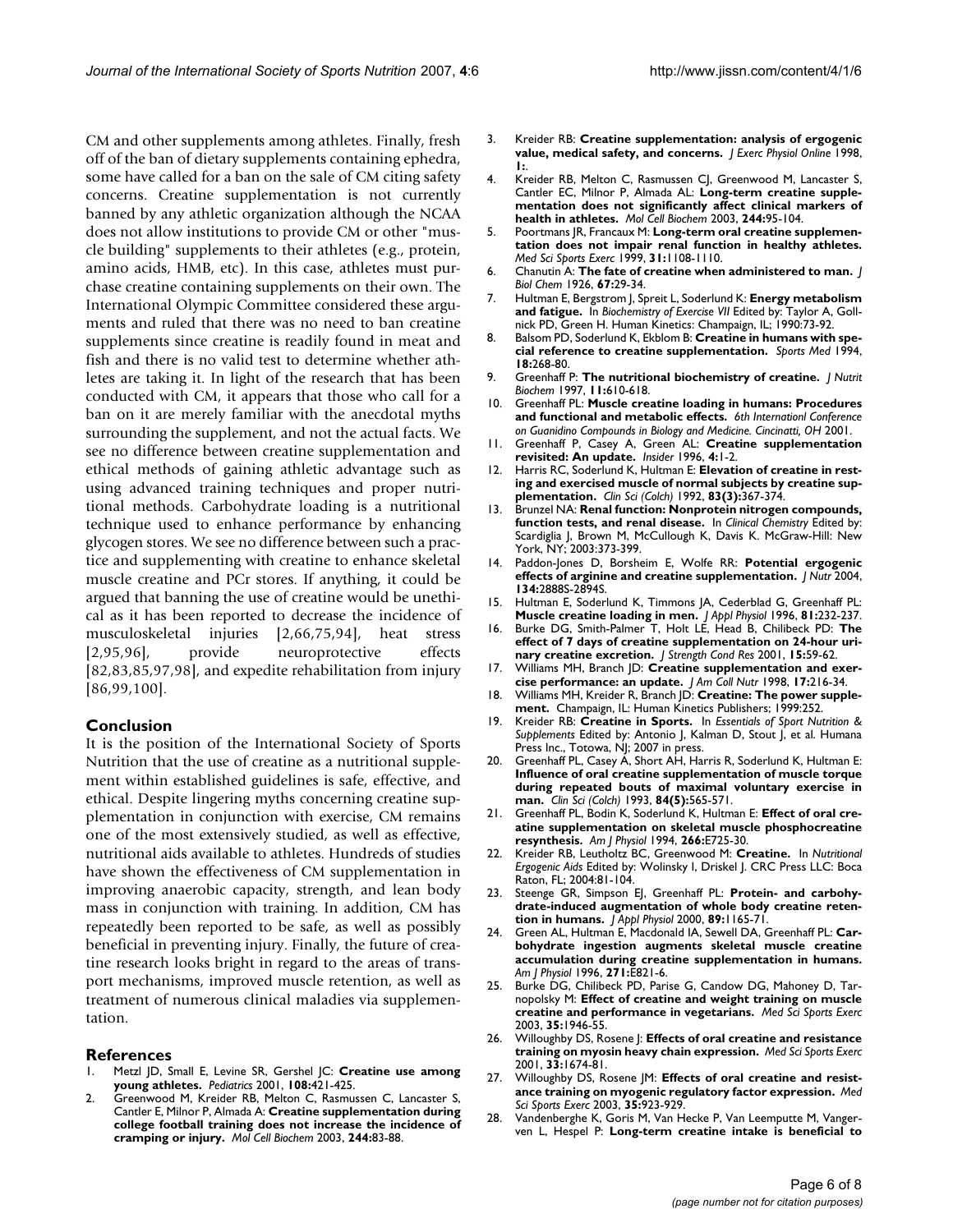**[muscle performance during resistance training.](http://www.ncbi.nlm.nih.gov/entrez/query.fcgi?cmd=Retrieve&db=PubMed&dopt=Abstract&list_uids=9390981)** *J Appl Physiol* 1997, **83:**2055-63.

- 29. Candow DG, Chilibeck PD, Chad KE, Chrusch MJ, Davison KS, Burke DG: **[Effect of ceasing creatine supplementation while main](http://www.ncbi.nlm.nih.gov/entrez/query.fcgi?cmd=Retrieve&db=PubMed&dopt=Abstract&list_uids=15263100)[taining resistance training in older men.](http://www.ncbi.nlm.nih.gov/entrez/query.fcgi?cmd=Retrieve&db=PubMed&dopt=Abstract&list_uids=15263100)** *J Aging Phys Act* 2004, **12:**219-31.
- 30. Greenwood M, Kreider R, Earnest C, Rassmussen C, Almada A: **Differences in creatine retention among three nutritional formulations of oral creatine supplements.** *J Exerc Physiol Online* 2003, **6:**37-43.
- 31. Stout JR, Cramer JT, Mielke M, O'Kroy J, Torok DJ, Zoeller RF: **Effects of twenty-eight days of beta-alanine and creatine monohydrate supplementation on the physical working capacity at neuromuscular fatigue threshold.** *J Strength Cond Res* 2006, **20:**938-931.
- <span id="page-6-0"></span>32. Hoffman J, Ramatess N, Kang J, Mangine G, Faigenbaum A, Stout J: **Effect of** *creatine* **and** *beta-alanine* **[supplementation on per](http://www.ncbi.nlm.nih.gov/entrez/query.fcgi?cmd=Retrieve&db=PubMed&dopt=Abstract&list_uids=17136944)[formance and endocrine responses in strength/power ath](http://www.ncbi.nlm.nih.gov/entrez/query.fcgi?cmd=Retrieve&db=PubMed&dopt=Abstract&list_uids=17136944)[letes.](http://www.ncbi.nlm.nih.gov/entrez/query.fcgi?cmd=Retrieve&db=PubMed&dopt=Abstract&list_uids=17136944)** *Int J Sport Nutr Exerc Metab* 2006, **16:**430-446.
- 33. Falk DJ, Heelan KA, Thyfault JP, Koch AJ: **[Effects of effervescent](http://www.ncbi.nlm.nih.gov/entrez/query.fcgi?cmd=Retrieve&db=PubMed&dopt=Abstract&list_uids=14636104) [creatine, ribose, and glutamine supplementation on muscu](http://www.ncbi.nlm.nih.gov/entrez/query.fcgi?cmd=Retrieve&db=PubMed&dopt=Abstract&list_uids=14636104)[lar strength, muscular endurance, and body composition.](http://www.ncbi.nlm.nih.gov/entrez/query.fcgi?cmd=Retrieve&db=PubMed&dopt=Abstract&list_uids=14636104)** *J Strength Cond Res* 2003, **17:**810-816.
- 34. Kreider RB, Willoughby D, Greenwood M, Parise G, Payne E, Tarnopolsky M: **Effects of serum creatine supplementation on muscle creatine and phosphagen levels.** *J Exerc Physio Online* 2003, **6:**24-33.
- 35. Selsby JT, DiSilvestro RA, Devor ST: **Mg2[+-creatine chelate and a](http://www.ncbi.nlm.nih.gov/entrez/query.fcgi?cmd=Retrieve&db=PubMed&dopt=Abstract&list_uids=15142029) [low-dose creatine supplementation regimen improve exer](http://www.ncbi.nlm.nih.gov/entrez/query.fcgi?cmd=Retrieve&db=PubMed&dopt=Abstract&list_uids=15142029)[cise performance.](http://www.ncbi.nlm.nih.gov/entrez/query.fcgi?cmd=Retrieve&db=PubMed&dopt=Abstract&list_uids=15142029)** *J Strength Cond Res* 2004, **18:**311-315.
- Peeters BM, Lantz CD, Mayhew JL: **Effect of oral creatine monohydrate and creatine phosphate supplementation on maximal strength indices, body composition, and blood pressure.** *J Strength Cond Res* 1999, **13:**3-9.
- 37. Lehmkuhl M, Malone M, Justice B, Trone G, Pistilli E, Vinci D, Haff EE, Kilgore JL, Haff GG: **[The effects of 8 weeks of creatine monohy](http://www.ncbi.nlm.nih.gov/entrez/query.fcgi?cmd=Retrieve&db=PubMed&dopt=Abstract&list_uids=12930166)[drate and glutamine supplementation on body composition](http://www.ncbi.nlm.nih.gov/entrez/query.fcgi?cmd=Retrieve&db=PubMed&dopt=Abstract&list_uids=12930166) [and performance measures.](http://www.ncbi.nlm.nih.gov/entrez/query.fcgi?cmd=Retrieve&db=PubMed&dopt=Abstract&list_uids=12930166)** *J Strength Cond Res* 2003, **17:**425-438.
- 38. Mero AA, Keskinen KL, Malvela MT, Sallinen JM: **[Combined creat](http://www.ncbi.nlm.nih.gov/entrez/query.fcgi?cmd=Retrieve&db=PubMed&dopt=Abstract&list_uids=15142001)[ine and sodium bicarbonate supplementation enhances](http://www.ncbi.nlm.nih.gov/entrez/query.fcgi?cmd=Retrieve&db=PubMed&dopt=Abstract&list_uids=15142001) [interval swimming.](http://www.ncbi.nlm.nih.gov/entrez/query.fcgi?cmd=Retrieve&db=PubMed&dopt=Abstract&list_uids=15142001)** *J Strength Cond Res* 2004, **18:**306-310.
- 39. Jowko E, Ostaszewski P, Jank M, Sacharuk J, Zieniewicz A, Wilczak J, Nissen S: **Creatine and** *B***[-hydroxy-B-methylbutyrate \(HMB\)](http://www.ncbi.nlm.nih.gov/entrez/query.fcgi?cmd=Retrieve&db=PubMed&dopt=Abstract&list_uids=11448573) [additively increase lean body mass and muscle strength dur](http://www.ncbi.nlm.nih.gov/entrez/query.fcgi?cmd=Retrieve&db=PubMed&dopt=Abstract&list_uids=11448573)[ing a weight-training program.](http://www.ncbi.nlm.nih.gov/entrez/query.fcgi?cmd=Retrieve&db=PubMed&dopt=Abstract&list_uids=11448573)** *Nutrition* 2001, **17:**558-566.
- <span id="page-6-1"></span>40. O'Conner DM, Crowe MJ: **Effects of** β**-hydroxy-**β**[-methylbu](http://www.ncbi.nlm.nih.gov/entrez/query.fcgi?cmd=Retrieve&db=PubMed&dopt=Abstract&list_uids=12629464)[tyrate and creatine monohydrate supplementation on the](http://www.ncbi.nlm.nih.gov/entrez/query.fcgi?cmd=Retrieve&db=PubMed&dopt=Abstract&list_uids=12629464) [aerobic and anaerobic capacity of highly trained athletes.](http://www.ncbi.nlm.nih.gov/entrez/query.fcgi?cmd=Retrieve&db=PubMed&dopt=Abstract&list_uids=12629464)** *J Sports Med Phys Fitness* 2003, **43:**64-68.
- 41. O'Conner DM, Crowe MJ: **[Effects of six weeks of beta-hydroxy](http://www.ncbi.nlm.nih.gov/entrez/query.fcgi?cmd=Retrieve&db=PubMed&dopt=Abstract&list_uids=17530933)beta-methylbutyrate (HMB) and HMB/creatine supplemen[tation on strength, power, and anthropometry of highly](http://www.ncbi.nlm.nih.gov/entrez/query.fcgi?cmd=Retrieve&db=PubMed&dopt=Abstract&list_uids=17530933) [trained athletes.](http://www.ncbi.nlm.nih.gov/entrez/query.fcgi?cmd=Retrieve&db=PubMed&dopt=Abstract&list_uids=17530933)** *J Strength Cond Res* 2007, **21:**419-423.
- Easton C, Turner S, Pitsaladis YP: Creatine and glycerol hyperhy**dration in trained subjects before exercise in the heat.** *Int J Sports Nut Exerc Metab* 2007, **17:**70-91.
- 43. Greenwood M, Kreider RB, Rasmussen C, Almada AL, Earnest CP: **D-pinitol augments whole body creatine retention in man.** *J Exerc Physiol Online* 2001, **4:**41-47.
- 44. Chromiak JA, Smedley B, Carpenter W, Brown R, Koh YS, Lamberth JG, Joe LA, Abadie BR, Altorfer G: **[Effect of a 10-week strength](http://www.ncbi.nlm.nih.gov/entrez/query.fcgi?cmd=Retrieve&db=PubMed&dopt=Abstract&list_uids=15105028) training program and recovery drink on body composition, [muscular strength and endurance, and anaerobic power and](http://www.ncbi.nlm.nih.gov/entrez/query.fcgi?cmd=Retrieve&db=PubMed&dopt=Abstract&list_uids=15105028) [capacity.](http://www.ncbi.nlm.nih.gov/entrez/query.fcgi?cmd=Retrieve&db=PubMed&dopt=Abstract&list_uids=15105028)** *Nutrition* 2004, **20:**420-427.
- 45. Carter JM, Bemben DA, Knehans AW, Bemben MG, Witten MS: **Does nutritional supplementation influence adaptability of muscle to resistance training in men aged 48 to 72 years?** *J Geriatric Phys Therapy* 2005, **28(2):**40-47.
- 46. Theodorou AS, Havenetidis K, Zanker CL, O'Hara JP, King RF, Hood C, Paradisis G, Cooke CB: **[Effects of acute creatine loading with](http://www.ncbi.nlm.nih.gov/entrez/query.fcgi?cmd=Retrieve&db=PubMed&dopt=Abstract&list_uids=15903360) [or without CHO on repeated bouts of maximal swimming in](http://www.ncbi.nlm.nih.gov/entrez/query.fcgi?cmd=Retrieve&db=PubMed&dopt=Abstract&list_uids=15903360) [high-performance swimmers.](http://www.ncbi.nlm.nih.gov/entrez/query.fcgi?cmd=Retrieve&db=PubMed&dopt=Abstract&list_uids=15903360)** *J Strength Cond Res* 2005, **19:**265-269.
- 47. Beck TW, Housh TJ, Johnson GO, Coburn DW, Malek MH, Cramer JT: **[Effects of a drink containing creatine, amino acids, and](http://www.ncbi.nlm.nih.gov/entrez/query.fcgi?cmd=Retrieve&db=PubMed&dopt=Abstract&list_uids=17313263)**

**[protein, combined with ten weeks of resistance training on](http://www.ncbi.nlm.nih.gov/entrez/query.fcgi?cmd=Retrieve&db=PubMed&dopt=Abstract&list_uids=17313263) [body composition, strength, and anaerobic performance.](http://www.ncbi.nlm.nih.gov/entrez/query.fcgi?cmd=Retrieve&db=PubMed&dopt=Abstract&list_uids=17313263)** *J Strength Cond Res* 2007, **21:**100-104.

- 48. Cribb PJ, Williams AD, Stathis CG, Carey MF, Hayes A: **Effects of Whey Isolate, Creatine, and Resistance Training on Muscle Hypertrophy.** *Med Sci Sports Exer* 2007, **39:**298-307.
- 49. Kreider RB: **[Effects of creatine supplementation on perform](http://www.ncbi.nlm.nih.gov/entrez/query.fcgi?cmd=Retrieve&db=PubMed&dopt=Abstract&list_uids=12701815)[ance and training adaptations.](http://www.ncbi.nlm.nih.gov/entrez/query.fcgi?cmd=Retrieve&db=PubMed&dopt=Abstract&list_uids=12701815)** *Mol Cell Biochem* 2003, **244:**89-94.
- Volek JS, Kraemer WJ, Bush JA, Boetes M, Incledon T, Clark KL, Lynch JM: **[Creatine supplementation enhances muscular per](http://www.ncbi.nlm.nih.gov/entrez/query.fcgi?cmd=Retrieve&db=PubMed&dopt=Abstract&list_uids=9216554)[formance during high-intensity resistance exercise.](http://www.ncbi.nlm.nih.gov/entrez/query.fcgi?cmd=Retrieve&db=PubMed&dopt=Abstract&list_uids=9216554)** *J Am Diet Assoc* 1997, **97:**765-70.
- 51. Tarnopolsky MA, MacLennan DP: **[Creatine monohydrate supple](http://www.ncbi.nlm.nih.gov/entrez/query.fcgi?cmd=Retrieve&db=PubMed&dopt=Abstract&list_uids=11099372)[mentation enhances high-intensity exercise performance in](http://www.ncbi.nlm.nih.gov/entrez/query.fcgi?cmd=Retrieve&db=PubMed&dopt=Abstract&list_uids=11099372) [males and females.](http://www.ncbi.nlm.nih.gov/entrez/query.fcgi?cmd=Retrieve&db=PubMed&dopt=Abstract&list_uids=11099372)** *Int J Sport Nutr Exerc Metab* 2000, **10:**452-63.
- 52. Wiroth JB, Bermon S, Andrei S, Dalloz E, Heberturne X, Dolisi C: **[Effects of oral creatine supplementation on maximal pedal](http://www.ncbi.nlm.nih.gov/entrez/query.fcgi?cmd=Retrieve&db=PubMed&dopt=Abstract&list_uids=11482548)[ling performance in older adults.](http://www.ncbi.nlm.nih.gov/entrez/query.fcgi?cmd=Retrieve&db=PubMed&dopt=Abstract&list_uids=11482548)** *Eur J Appl Physiol* 2001, **84:**533-9.
- 53. Skare OC, Skadberg , Wisnes AR: **[Creatine supplementation](http://www.ncbi.nlm.nih.gov/entrez/query.fcgi?cmd=Retrieve&db=PubMed&dopt=Abstract&list_uids=11252467) [improves sprint performance in male sprinters.](http://www.ncbi.nlm.nih.gov/entrez/query.fcgi?cmd=Retrieve&db=PubMed&dopt=Abstract&list_uids=11252467)** *Scand J Med Sci Sports* 2001, **11:**96-102.
- 54. Mujika I, Padilla S, Ibanez J, Izquierdo M, Gorostiaga E: *Creatine* **[sup](http://www.ncbi.nlm.nih.gov/entrez/query.fcgi?cmd=Retrieve&db=PubMed&dopt=Abstract&list_uids=10694141)[plementation and sprint performance in soccer players.](http://www.ncbi.nlm.nih.gov/entrez/query.fcgi?cmd=Retrieve&db=PubMed&dopt=Abstract&list_uids=10694141)** *Med Sci Sports Exerc* 2000, **32:**518-25.
- 55. Ostojic SM: **[Creatine supplementation in young soccer play](http://www.ncbi.nlm.nih.gov/entrez/query.fcgi?cmd=Retrieve&db=PubMed&dopt=Abstract&list_uids=15129933)[ers.](http://www.ncbi.nlm.nih.gov/entrez/query.fcgi?cmd=Retrieve&db=PubMed&dopt=Abstract&list_uids=15129933)** *Int J Sport Nutr Exerc Metab* 2004, **14:**95-103.
- 56. Theodorou AS, Cooke CB, King RF, Hood C, Denison T, Wainwright BG, Havenitidis K: **[The effect of longer-term creatine supple](http://www.ncbi.nlm.nih.gov/entrez/query.fcgi?cmd=Retrieve&db=PubMed&dopt=Abstract&list_uids=10585165)[mentation on elite swimming performance after an acute](http://www.ncbi.nlm.nih.gov/entrez/query.fcgi?cmd=Retrieve&db=PubMed&dopt=Abstract&list_uids=10585165) [creatine loading.](http://www.ncbi.nlm.nih.gov/entrez/query.fcgi?cmd=Retrieve&db=PubMed&dopt=Abstract&list_uids=10585165)** *J Sports Sci* 1999, **17:**853-9.
- Preen D, Dawson B, Goodman C, Lawrence S, Beilby J, Ching S: **[Effect of creatine loading on long-term sprint exercise per](http://www.ncbi.nlm.nih.gov/entrez/query.fcgi?cmd=Retrieve&db=PubMed&dopt=Abstract&list_uids=11323554)[formance and metabolism.](http://www.ncbi.nlm.nih.gov/entrez/query.fcgi?cmd=Retrieve&db=PubMed&dopt=Abstract&list_uids=11323554)** *Med Sci Sports Exerc* 2001, **33:**814-21.
- Vandenberghe K, Goris M, Van Hecke P, Van Leemputte M, Vangerven L, Hespel P: **[Long-term creatine intake is beneficial to](http://www.ncbi.nlm.nih.gov/entrez/query.fcgi?cmd=Retrieve&db=PubMed&dopt=Abstract&list_uids=9390981) [muscle performance during resistance training.](http://www.ncbi.nlm.nih.gov/entrez/query.fcgi?cmd=Retrieve&db=PubMed&dopt=Abstract&list_uids=9390981)** *J Appl Physiol* 1997, **83:**2055-63.
- 59. Kreider RB, Ferreira M, Wilson M, Grindstaff P, Plisk S, Reinardy J, Cantler E, Almada AL: **[Effects of creatine supplementation on](http://www.ncbi.nlm.nih.gov/entrez/query.fcgi?cmd=Retrieve&db=PubMed&dopt=Abstract&list_uids=9475647) [body composition, strength, and sprint performance.](http://www.ncbi.nlm.nih.gov/entrez/query.fcgi?cmd=Retrieve&db=PubMed&dopt=Abstract&list_uids=9475647)** *Med Sci Sports Exerc* 1998, **30:**73-82.
- 60. Volek JS, Duncan ND, Mazzetti SA, Staron RS, Putukian M, Gomez AL, Pearson DR, Fink WJ, Kraemer WJ: **[Performance and muscle](http://www.ncbi.nlm.nih.gov/entrez/query.fcgi?cmd=Retrieve&db=PubMed&dopt=Abstract&list_uids=10449017) [fiber adaptations to creatine supplementation and heavy](http://www.ncbi.nlm.nih.gov/entrez/query.fcgi?cmd=Retrieve&db=PubMed&dopt=Abstract&list_uids=10449017) [resistance training.](http://www.ncbi.nlm.nih.gov/entrez/query.fcgi?cmd=Retrieve&db=PubMed&dopt=Abstract&list_uids=10449017)** *Med Sci Sports Exerc* 1999, **31:**1147-56.
- 61. Stone MH, Sanborn K, Smith LL, O'Bryant HS, Hoke T, Utter AC, Johnson RL, Boros R, Hruby J, Pierce KC, Stone ME, Garner B: **Effects of in-season (5 weeks) creatine and pyruvate supple[mentation on anaerobic performance and body composition](http://www.ncbi.nlm.nih.gov/entrez/query.fcgi?cmd=Retrieve&db=PubMed&dopt=Abstract&list_uids=10362452) [in American football players.](http://www.ncbi.nlm.nih.gov/entrez/query.fcgi?cmd=Retrieve&db=PubMed&dopt=Abstract&list_uids=10362452)** *Int J Sport Nutr* 1999, **9:**146-65.
- 62. Noonan D, Berg K, Latin RW, Wagner JC, Reimers K: **Effects of varying dosages of oral creatine relative to fat free body mass on strength and body composition.** *J Strength Cond Res* 1998, **12:**104-108.
- 63. Kirksey KB, Stone MH, Warren BJ, Johnson RL, Stone M, Haff GG, Williams FE, Proulx C: **The effects of 6 weeks of creatine monohydrate supplementation on performance measures and body composition in collegiate track and field athletes.** *J Strength Cond Res* 1999, **13:**148-156.
- 64. Jones AM, Atter T, Georg KP: **[Oral creatine supplementation](http://www.ncbi.nlm.nih.gov/entrez/query.fcgi?cmd=Retrieve&db=PubMed&dopt=Abstract&list_uids=10573659) [improves multiple sprint performance in elite ice-hockey](http://www.ncbi.nlm.nih.gov/entrez/query.fcgi?cmd=Retrieve&db=PubMed&dopt=Abstract&list_uids=10573659) [players.](http://www.ncbi.nlm.nih.gov/entrez/query.fcgi?cmd=Retrieve&db=PubMed&dopt=Abstract&list_uids=10573659)** *J Sports Med Phys Fitness* 1999, **39:**189-96.
- Kreider RB, Almada AL, Antonio J, Broeder C, Earnest C, Greenwood M, Incledon T, Kalman DS, Kleiner SM, Leutholtz B, Lowery LM, Mendel R, Stout JR, Willoughby DS, Ziegenfuss TN: **ISSN exercise & sport nutrition review: research and recommendations.** *Sport Nutr Rev J* 2004, **1:**1-44.
- 66. Greenwood M, Kreider RB, Greenwood L, Byars A: **[Cramping and](http://www.ncbi.nlm.nih.gov/entrez/query.fcgi?cmd=Retrieve&db=PubMed&dopt=Abstract&list_uids=14608430) [injury incidence in collegiate football players are reduced by](http://www.ncbi.nlm.nih.gov/entrez/query.fcgi?cmd=Retrieve&db=PubMed&dopt=Abstract&list_uids=14608430) [creatine supplementation.](http://www.ncbi.nlm.nih.gov/entrez/query.fcgi?cmd=Retrieve&db=PubMed&dopt=Abstract&list_uids=14608430)** *J Athl Train* 2003, **38:**216-219.
- 67. Greenwood M, Kreider RB, Greenwood L, Byars A: **The effects of creatine supplementation on cramping and injury occurrence during college baseball training and competition.** *J Exerc Physiol Online* 2003, **6:**16-23.